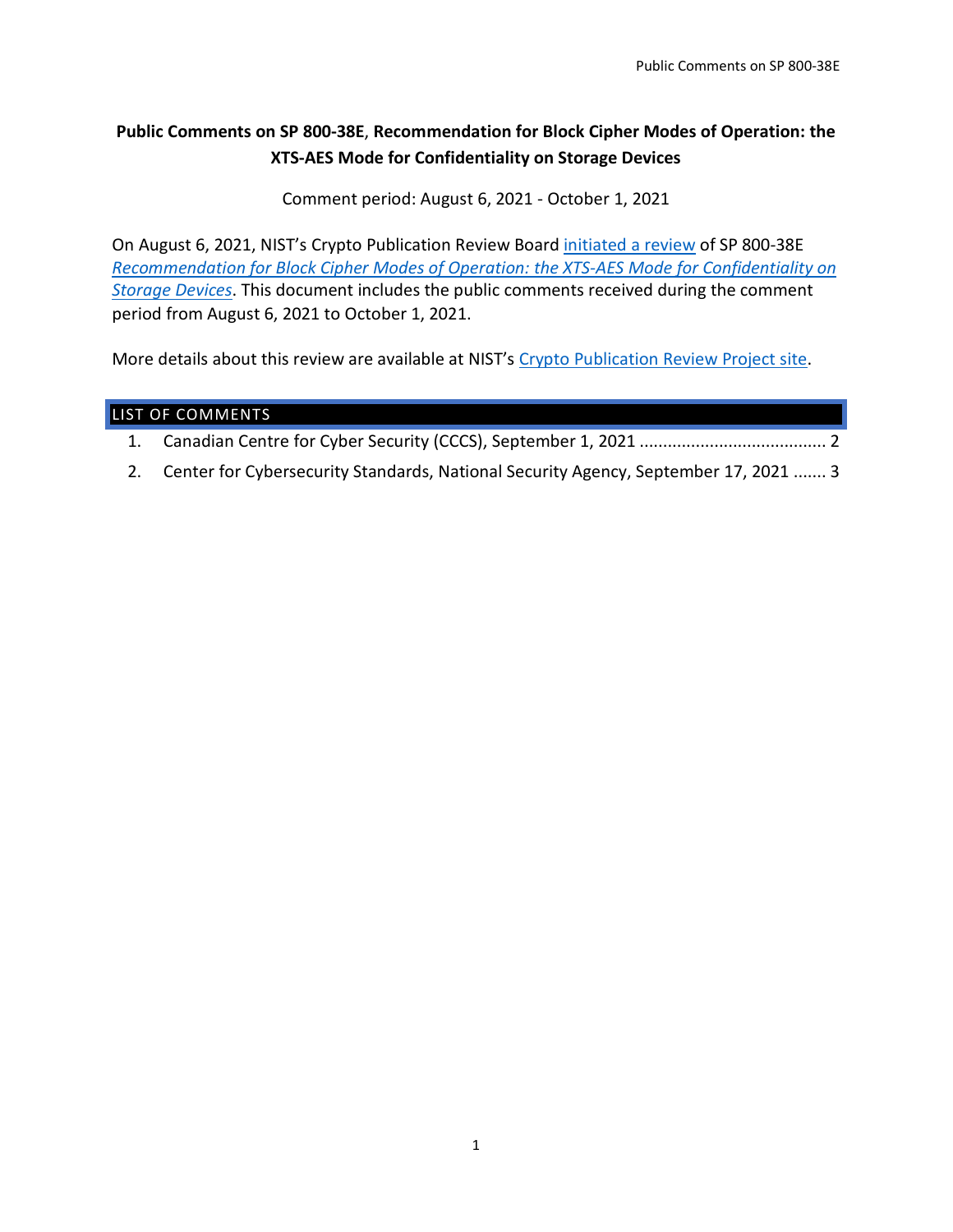## <span id="page-1-0"></span>**1. Canadian Centre for Cyber Security (CCCS), September 1, 2021**

SP 800-38E is not a self-contained document, but is based on IEEE 1619-2007. This latter standard has been superseded by IEEE 1619-2018, so the updated SP 800-38E should make reference to the updated IEEE 1619-2018.

In particular, here are some noteworthy changes.

Note that IEEE 1619-2018 specifies that that "The number of 128-b blocks within the data unit shall not exceed 2^20", so the additional requirement on the lengths of the data units referred to in Section 3 and discussed in Section 4 of SP 800-38E is now incorporated in IEEE 1619-2018.

• Clause 7 no longer appears in IEEE standard, so the reference to it (currently in Section 4, page 2) should be removed.

• Section 5.1 of IEEE 1619-2018 now mandates that the total number of 128-bit blocks shall not exceed 2^20, so the note in Section 4 of SP 800-38E regarding this subclause 5.1 should be removed.

• Note that IEEE 1619-2018 mandates that the number of 128-bit blocks in the data unit shall not exceed 2^64 (as opposed to 2^(128)-2 of the previous standard). This is not included in SP 800-38E and might be worth mentioning.

To be consistent with SP 800-38A, B, C, D, the note regarding conformance testing (currently last paragraph of Section 4) should appear in the Authority section.

The following is a useful paper to reference within the document as it settles the question of the security of ciphertext stealing, Matthew V. Ball, Cyril Guyot, James P. Hughes, Luther Martin & Landon Curt Noll (2012) The XTS-AES Disk Encryption Algorithm and the Security of Ciphertext Stealing, Cryptologia, 36:1, 70-79, DOI: 10.1080/01611194.2012.635115